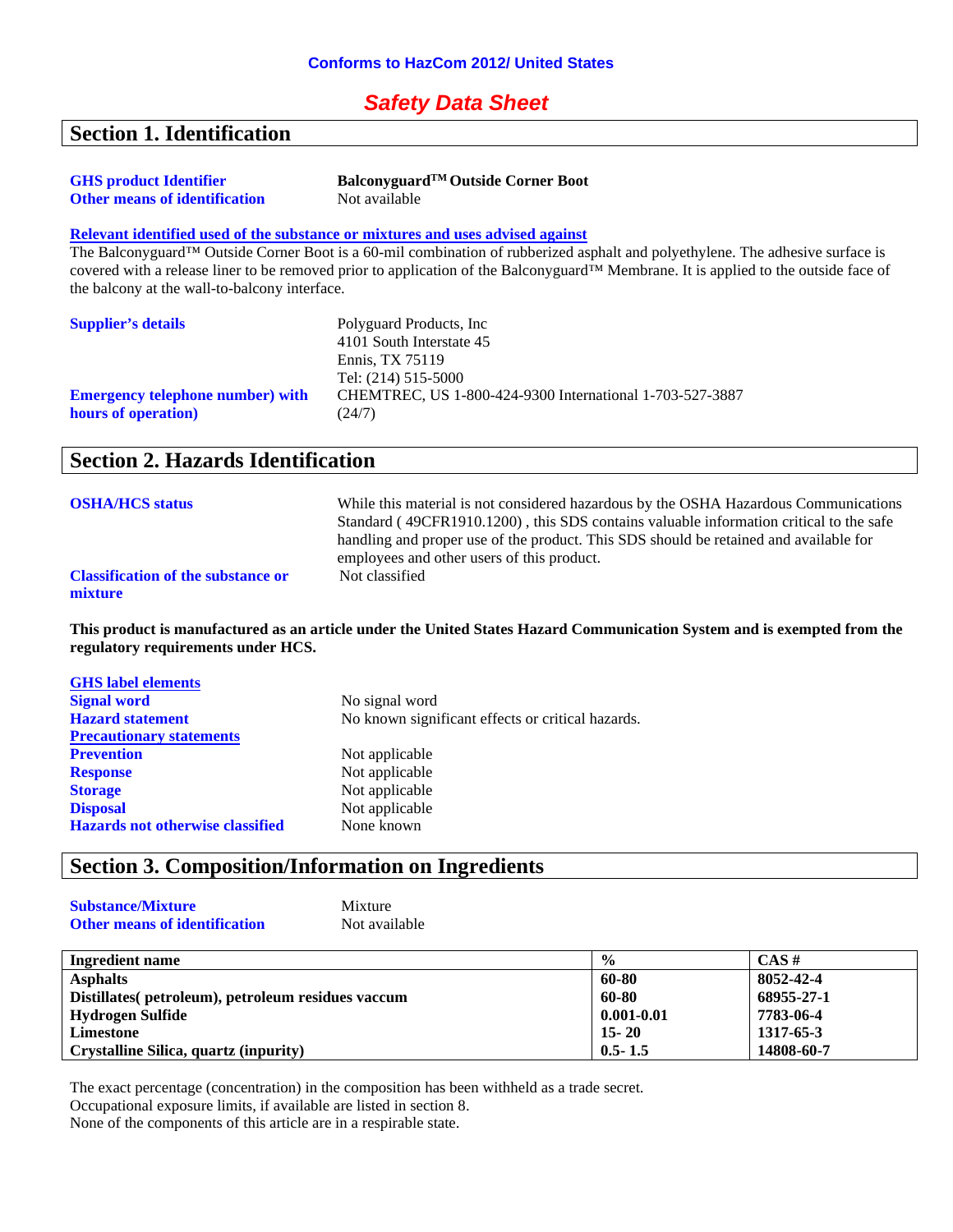# **Section 4. First Aid Measures**

| <b>Description of necessary first aid</b>                 |                                                                                                                                                                                        |
|-----------------------------------------------------------|----------------------------------------------------------------------------------------------------------------------------------------------------------------------------------------|
| measures.                                                 |                                                                                                                                                                                        |
| <b>Eye contact</b>                                        | Immediately flush eyes with plenty of water, occasionally lifting the upper and lower<br>eyelids. Check for and remove any contact lenses. Get medical attention if symptoms<br>occur. |
| <b>Inhalation</b>                                         | Because of the nature of this product, inhalation is not a route of exposure.                                                                                                          |
| <b>Skin contact</b>                                       | Material is in a solid form. If skin contact, wash area with soap and water. Get medical<br>attention if skin irritation occurs.                                                       |
| <b>Ingestion</b>                                          | Ingestion is not a route of exposure.                                                                                                                                                  |
| <u>Most important symptoms/effects, acute and delayed</u> |                                                                                                                                                                                        |
| <b>Potential acute health effects</b>                     |                                                                                                                                                                                        |
| <b>Eye contact</b>                                        | No known significant effects or critical hazards                                                                                                                                       |
| <b>Inhalation</b>                                         | No known significant effects or critical hazards                                                                                                                                       |
| <b>Skin contact</b>                                       | No known significant effects or critical hazards                                                                                                                                       |
| <b>Ingestion</b>                                          | No known significant effects or critical hazards                                                                                                                                       |
| <b>Over-exposure signs/symptoms</b>                       |                                                                                                                                                                                        |
| <b>Eye contact</b>                                        | No known significant effects or critical hazards                                                                                                                                       |
| <b>Inhalation</b>                                         | No known significant effects or critical hazards                                                                                                                                       |
| <b>Skin contact</b>                                       | No known significant effects or critical hazards                                                                                                                                       |
| <b>Ingestion</b>                                          | No known significant effects or critical hazards                                                                                                                                       |
|                                                           | Indication of immediate medical attention and special treatment needed, if necessary.                                                                                                  |
| <b>Notes to physician:</b>                                | Treat symptomatically.                                                                                                                                                                 |
| <b>Specific treatments</b>                                | No specific treatment                                                                                                                                                                  |
| <b>Protection of first-aiders</b>                         | No action shall be taken involving any personal risk or without suitable training.                                                                                                     |

# **Section 5. Fire-Fighting Measures**

| <b>Extinguishing media</b>                 |                                                                                                                                                                          |
|--------------------------------------------|--------------------------------------------------------------------------------------------------------------------------------------------------------------------------|
| <b>Suitable extinguishing media</b>        | Use an extinguishing agent suitable for the surrounding fire.                                                                                                            |
| <b>Unsuitable extinguishing media</b>      | None known                                                                                                                                                               |
| <b>Specific hazards arising from the</b>   | No specific fire or explosion hazard.                                                                                                                                    |
| chemical                                   |                                                                                                                                                                          |
| <b>Hazardous thermal decomposition</b>     | Decomposition products may include the following materials:                                                                                                              |
| <b>products</b>                            | Carbon Dioxide                                                                                                                                                           |
|                                            | Carbon Monoxide                                                                                                                                                          |
|                                            | Sulfur oxides                                                                                                                                                            |
|                                            | Low MW hydrocarbons                                                                                                                                                      |
| <b>Special protective equipment</b>        | Fire-fighters should wear appropriate protective equipment and self-contained breathing<br>apparatus (SCBA) with a full-face piece operated in a positive pressure mode. |
| <b>Special protective actions for fire</b> | Promptly isolate the scene by removing all persons from the vicinity of the incident is there                                                                            |
| <b>fighters</b>                            | is a fire. No action shall be taken involving any personal risks or without suitable training.                                                                           |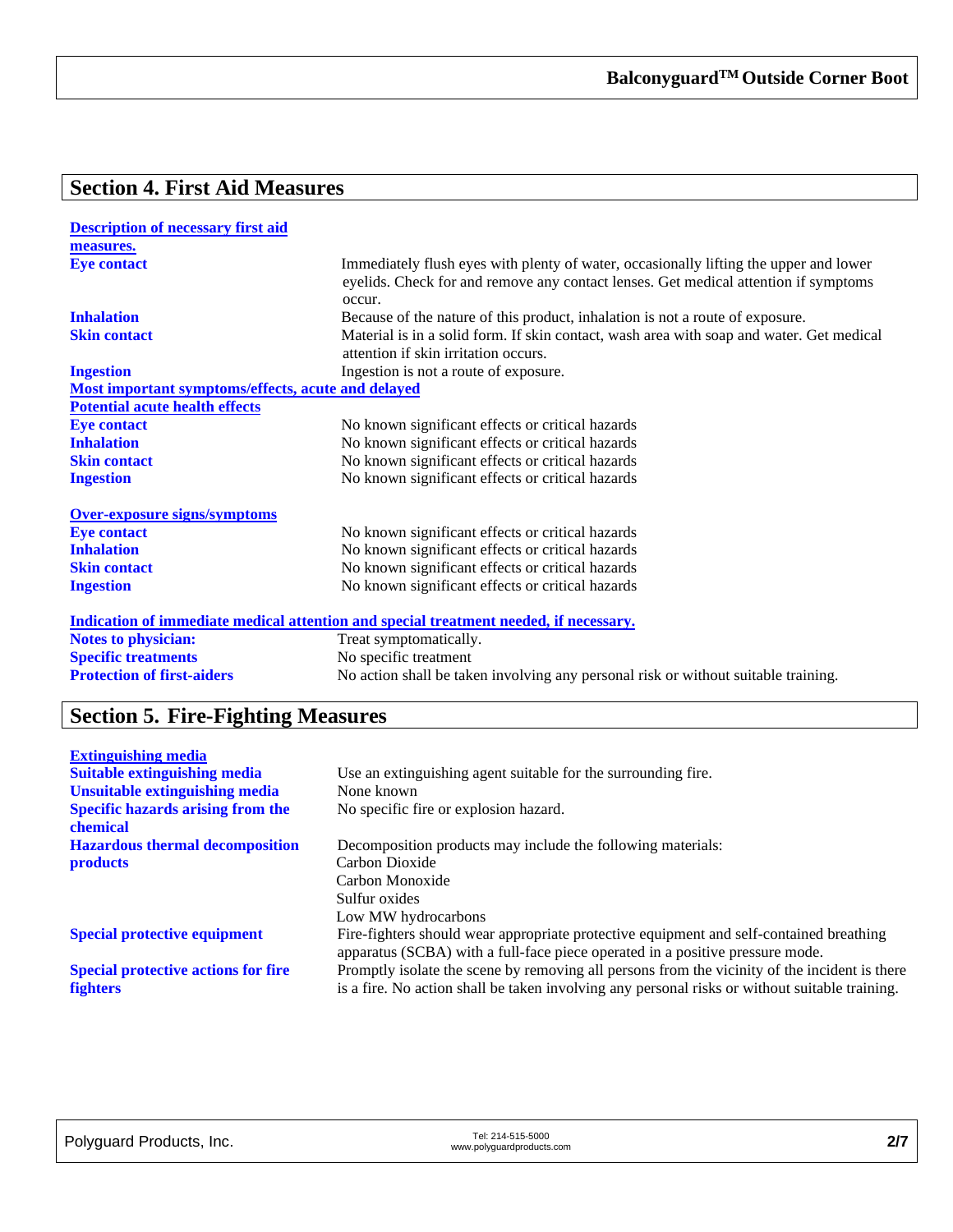## **Section 6. Accidental Release Measures**

| <b>Personal precautions, protective equipment and emergency procedures.</b> |                                                                                                                                                                                                                  |
|-----------------------------------------------------------------------------|------------------------------------------------------------------------------------------------------------------------------------------------------------------------------------------------------------------|
| For non emergency personal                                                  | Put on appropriate personal protective equipment.                                                                                                                                                                |
| For emergency responders                                                    | If specialized clothing is required to deal with the spillage, take note of any information in<br>Section 8 on suitable and unsuitable materials. See also the information in "For non-<br>emergency personnel." |
| <b>Enviromental precautions</b>                                             | Material will not spill.                                                                                                                                                                                         |
| Methods and materials for containment and cleaning up                       |                                                                                                                                                                                                                  |
| <b>Spill</b>                                                                | Due to the physical state of this material, spills are not possible.                                                                                                                                             |
| <b>Section 7. Handling and Storage</b>                                      |                                                                                                                                                                                                                  |
|                                                                             |                                                                                                                                                                                                                  |
| <b>Precautions for safe handling</b><br><b>Protective measures</b>          |                                                                                                                                                                                                                  |
|                                                                             | Put on appropriate personal protective equipment (see Section 8).                                                                                                                                                |
| <b>Advice on general occupational</b>                                       | Eating, drinking and smoking should be prohibited in areas where material is handled,                                                                                                                            |
| hygiene                                                                     | stored and processed. Workers should wash hands and face before eating, drinking and<br>smoking. See section 8 for additional information on hygiene measures.                                                   |

| <b>Conditions for safe storage, including</b> |  |
|-----------------------------------------------|--|
| any incompatibilities                         |  |

Store in accordance with local regulations. Store in original container protected from direct sunlight in a dry cool and well-ventilated area away from incompatible materials (see section 10) and food and drink.

#### **Section 8. Exposure Controls/Personal Protection**

#### **Occupational exposure limits**

| <b>Ingredient name</b>                | <b>Exposure limits</b>                                                                      |
|---------------------------------------|---------------------------------------------------------------------------------------------|
| Asphalt                               | NIOSH REL (United States, 10/2016)                                                          |
|                                       | CEIL: $5 \text{ mg/m}^3$ 15 minutes. Form: fume                                             |
|                                       | <b>ACGIH TLV</b> ( United States, 3/2019)                                                   |
|                                       | TWA: $0.5 \text{ mg/m}^3$ , (as benzene soluble aerosol) 8 hours. Form: inhalable fraction. |
| Distillates (petroleum), petroleum    | None                                                                                        |
| residues vaccum                       |                                                                                             |
| Hydrogen Sulfide                      | <b>ACGIH TLV</b> (United States, 3/2018)                                                    |
|                                       | TWA: 1 ppm 8 hours                                                                          |
|                                       | STEL: 5 ppm 15 minutes                                                                      |
|                                       | OSHA PEL Z2 (United States, 2/2013)                                                         |
|                                       | CEIL:20 ppm                                                                                 |
|                                       | AMP: 50 ppm 10 minutes.                                                                     |
|                                       | NIOSH REL (United States, 10/2016)                                                          |
|                                       | CEIL: $15 \text{ mg/m}^3$ 10 minutes.                                                       |
| Limestone                             | NIOSH REL (United States, 10/2016)                                                          |
|                                       | TWA: 10 mg/m <sup>3</sup> (total) TWA 5 mg/m <sup>3</sup> (respirable)                      |
|                                       | <b>OSHA PEL</b> (United States, 2/2013)                                                     |
|                                       | TWA: $15 \text{ mg/m}^3$ (total) TWA 5 mg/m3 (respirable)                                   |
| Crystalline Silica, quartz (inpurity) | NIOSH REL (United States, 10/2016)                                                          |
|                                       | Ca TWA: $0.05$ mg/m <sup>3</sup>                                                            |
|                                       |                                                                                             |

| Polyguard Products, Inc. | Tel: 214-515-5000<br>www.polyguardproducts.com |  |
|--------------------------|------------------------------------------------|--|
|                          |                                                |  |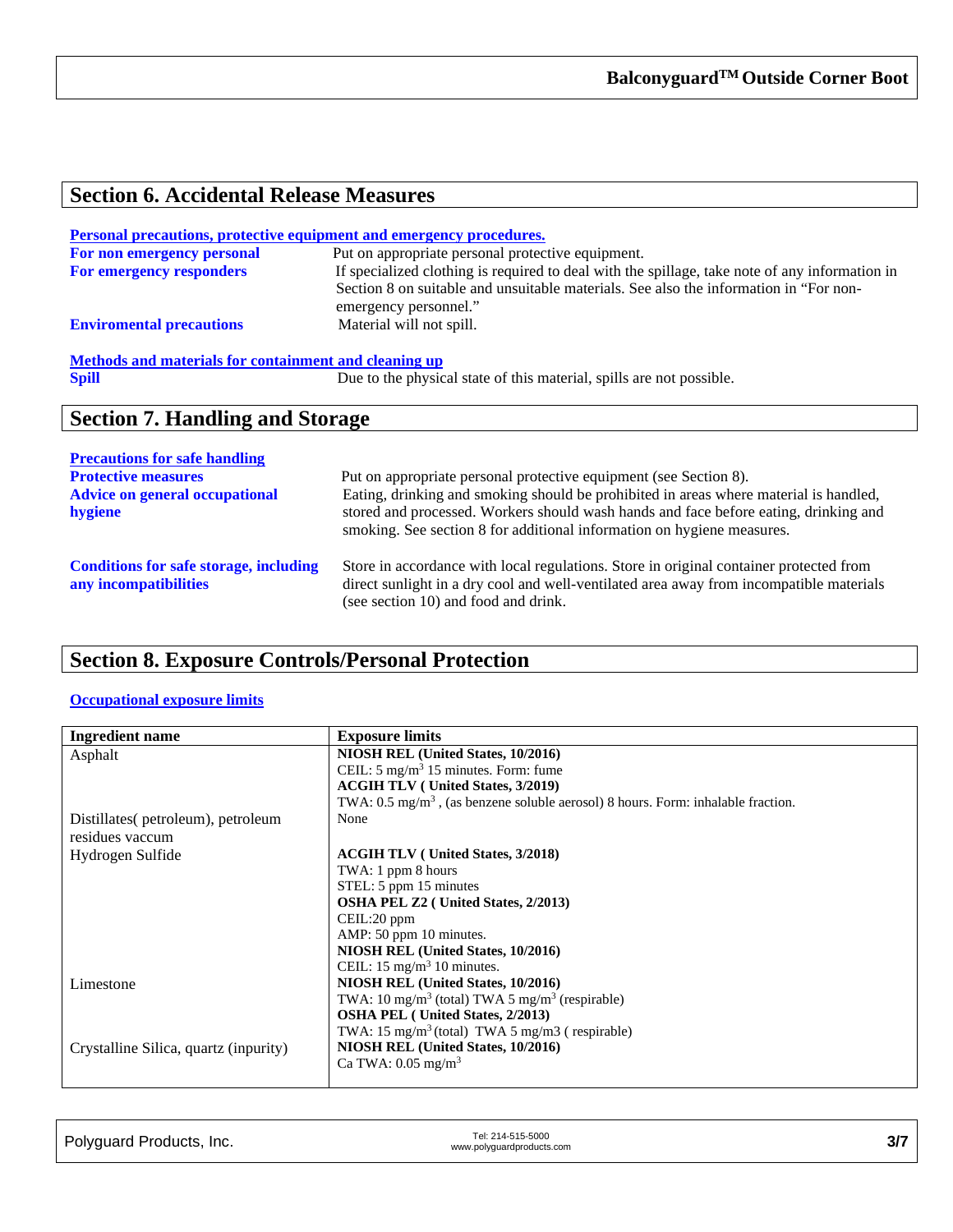#### **Section 8. Exposure Controls/Personal Protection**

| <b>Appropriate engineering controls</b> | No special ventilation requirements. Good ventilation should be<br>sufficient to control worker exposure to airborne contaminates.                                                                                                                                             |
|-----------------------------------------|--------------------------------------------------------------------------------------------------------------------------------------------------------------------------------------------------------------------------------------------------------------------------------|
| <b>Environmental exposure controls</b>  | Emissions from ventilation or work process equipment should be checked to ensure they<br>comply with the requirements of environmental protection legislation.                                                                                                                 |
| <b>Hygiene measure</b>                  | Wash hands, forearms and face thoroughly after handling chemical products, before<br>eating, smoking, and using the lavatory and at the end of the working period. Ensure that<br>eyewash stations and safety showers are close to the workstation location.                   |
| <b>Eye/face protection</b>              | Safety eyewear complying with an approved standard should be used when risk<br>assessment indicates this is necessary to avoid exposure to liquid splashes, mists, gases<br>and dusts.                                                                                         |
| <b>Skin Protection</b>                  |                                                                                                                                                                                                                                                                                |
| <b>Hand protection</b>                  | Chemical-resistant, imprevious gloves complying with an approved standard should be<br>worn at all times when handling chemical products if a risk assessment indicates this is<br>necessary.                                                                                  |
| <b>Body protection</b>                  | Personal protective equipment for the body should be selected based on the task being<br>preformed and the risks involved and should be approved by a specialist before handling<br>this product.                                                                              |
| <b>Other skin protection</b>            | Appropriate footwear and any additional skin protection measures should be selected<br>based on the task being preformed and the risks involved and should be approved by a<br>specialist before handling this product.                                                        |
| <b>Respiratory protection</b>           | Based on the hazard and potential for exposure, select a respirator that meets the<br>appropriate standard or certification. Respirators must be used according to a respiratory<br>protection program to ensure proper fitting, training, and other important aspects of use. |

## **Section 9. Physical and Chemical Properties**

**Appearance Physical state** Solid Color Black **Color** Black/White **Odor Conserversity Conserversity Conserversity Asphaltic(slight) Odor threshold Not available Odor threshold pH** Not applicable<br> **Melting point** Not available **Melting point**<br>**Boiling point Flash Point** Not determined **Evaporation rate:** Not applicable<br> **Flammability** (solid, gas) Not applicable **Flammability** (solid, gas) **Lower & upper explosive (flammable) limits Vapor density** Not applicable **Vapor pressure** Not applicable **Relative density** 1.09<br> **Solubility** Insol **Partition coefficient: n- octanol/water** Not available **Auto- ignition temperature** Not applicable<br> **Decomposition temperature** Not applicable **Decomposition temperature Viscosity** Not applicable<br> **VOC** 0  $g/l$ **VOC** 0 g/l

**Not applicable** Not applicable **Insoluble** in water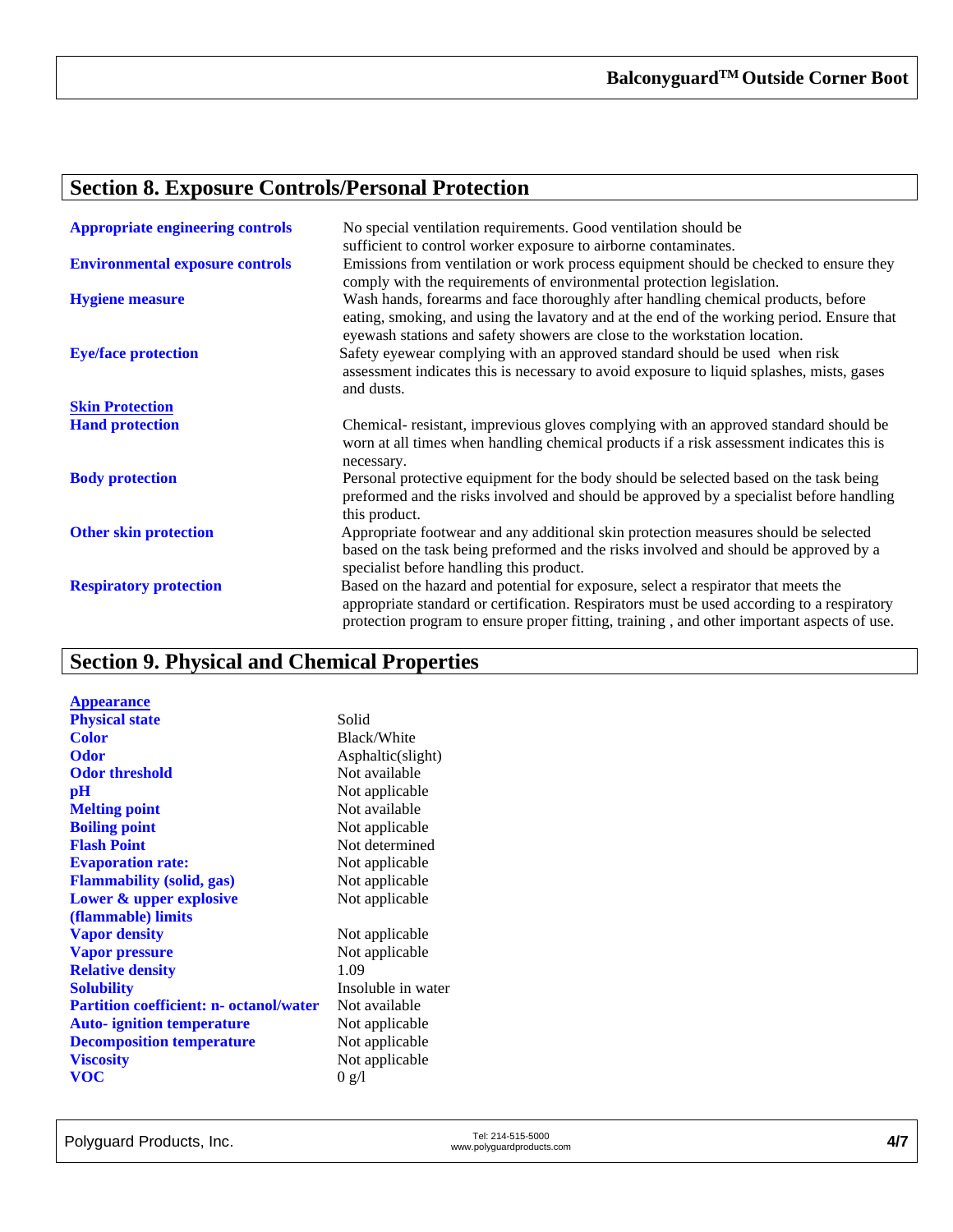### **Section 10. Stability and Reactivity**

| <b>Chemical stability</b>                 |  |
|-------------------------------------------|--|
| <b>Possibility of hazardous reactions</b> |  |

**Conditions to avoid:** No specific data.

**Reactivity** No specific test data related to reactivity available for this product or its ingredients. This product is stable. Under normal conditions of storage and use, hazardous reaction will not occur. **Incompatible materials** Reactive or incompatible with the following materials: Oxidizing materials **Hazardous decomposition products** Under normal conditions of storage and use, hazardous decomposition products should not be produced.

#### **Section 11. Toxicological Information**

#### **Information on toxicological effects Acute toxicity**

| <b>Product/ingredient name</b> | <b>Result</b>                | <b>Species</b>   | <b>Dose</b>          | <b>Exposure</b> |
|--------------------------------|------------------------------|------------------|----------------------|-----------------|
| Asphalt                        | LD50 Oral                    | Rat              | $>5000$ mg/kg        | -               |
| Hydrogen Sulfide               | LC50 Inhalation Gas          | Rat              | $444$ ppm            | 4 hours         |
|                                | <b>LC50</b> Inhalation Vapor | Rat              | $700 \text{ mg/m}^3$ | 4 hours         |
| Limestone                      | LD50 Oral                    | Rat              | $6450$ mg/kg         |                 |
| Crystalline Silica, quartz     | LD50 Oral                    | <b>Rat Mouse</b> | $500 \text{ mg/kg}$  |                 |
| (inpurity)                     |                              |                  |                      |                 |

**Carcinogenicity Classification**

**Irritation/Corrosion**<br> **I** There is no data available<br> **I** There is no data available<br> **I** There is no data available **Sensitization**<br> **Sensitization**<br> **Mutagenicity**<br> **CO**<br> **CO**<br> **CO**<br> **CO**<br> **CO**<br> **CO**<br> **CO**<br> **CO**<br> **CO**<br> **CO**<br> **CO**<br> **CO**<br> **CO**<br> **CO**<br> **CO**<br> **CO**<br> **CO**<br> **CO**<br> **CO**<br> **CO**<br> **CO**<br> **CO**<br> **CO**<br> **CO**<br> **CO**<br> **CO**<br> **CO**<br> **CO**<br> **CO** There is no data available

| <b>Product/ingredient name</b>           | OSHA | IARC | $\gamma$ true $\gamma$<br>. |
|------------------------------------------|------|------|-----------------------------|
| Asphalt                                  |      | 2B   |                             |
| Crystalline Silica,<br>quartz (inpurity) |      |      |                             |

| <b>Reproductive toxicity</b>                                                 | There is no data available                                   |  |
|------------------------------------------------------------------------------|--------------------------------------------------------------|--|
| <b>Teratogenicity</b>                                                        | There is no data available                                   |  |
| <b>Specific target organ toxicity (single exposure)</b>                      | There is no data available                                   |  |
| <b>Specific target organ toxicity (repeated exposure)</b>                    | There is no data available                                   |  |
| <b>Aspiration hazard</b>                                                     | There is no data available                                   |  |
| <b>Information on the likely routes of exposure</b>                          | Routes of entry anticipated: dermal contact                  |  |
|                                                                              | Routes of entry not anticipated: Oral, inhalation, ingestion |  |
| <b>Potential acute health effects</b>                                        |                                                              |  |
| <b>Eve contact</b>                                                           | No known significant effects or critical hazards             |  |
| <b>Inhalation</b>                                                            | No known significant effects or critical hazards             |  |
| <b>Skin contact</b>                                                          | No known significant effects or critical hazards             |  |
| <b>Ingestion</b>                                                             | No known significant effects or critical hazards             |  |
| Symptoms related to the physical, chemical and toxicological characteristics |                                                              |  |
| <b>Eye contact</b>                                                           | No known significant effects or critical hazards             |  |
| <b>Inhalation</b>                                                            | No known significant effects or critical hazards             |  |
| <b>Skin contact</b>                                                          | No known significant effects or critical hazards             |  |
| <b>Ingestion</b>                                                             | No known significant effects or critical hazards             |  |

Polyguard Products, Inc.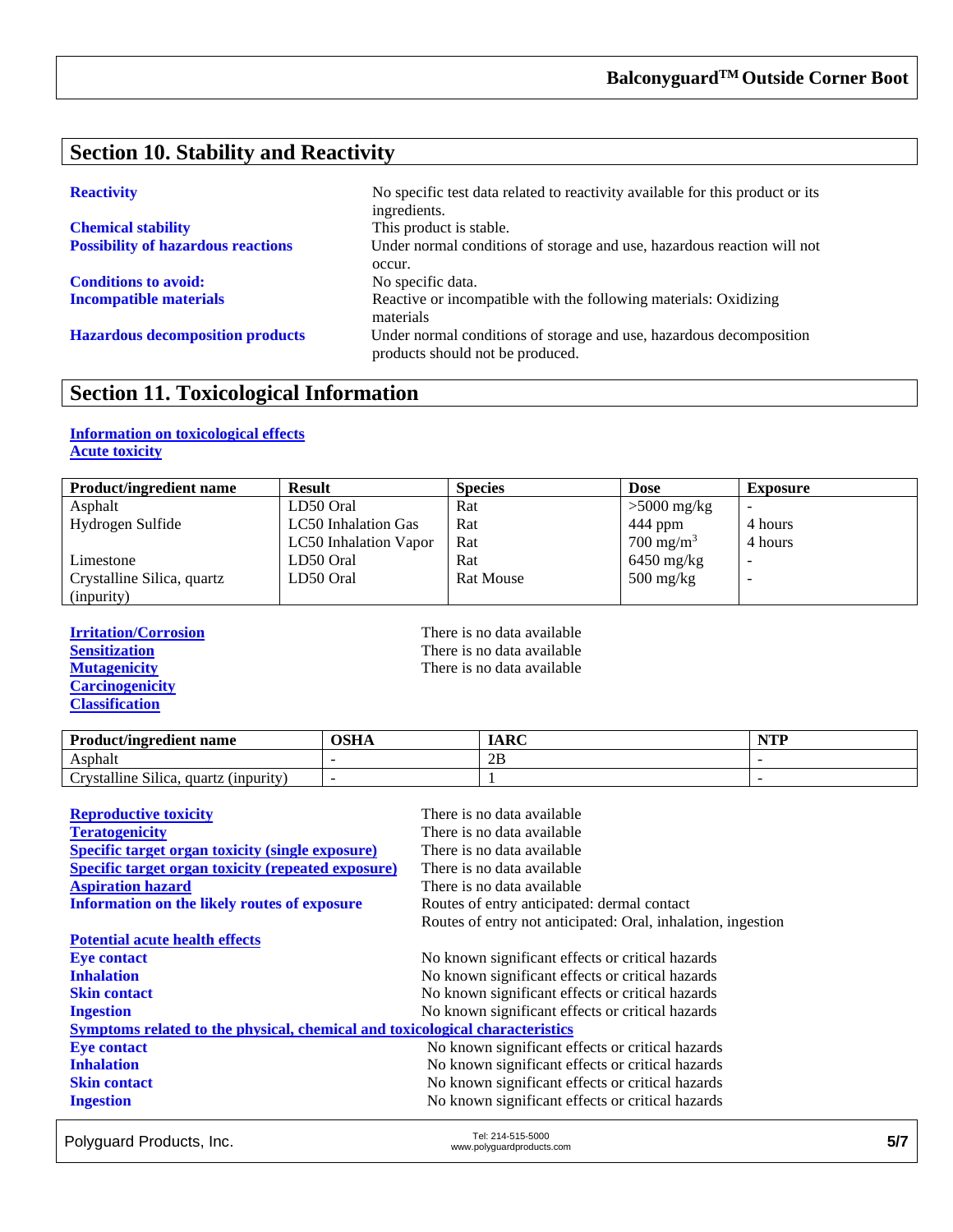### **Section 11. Toxicological Information**

|                                         | Delayed and immediate effects and chronic effects from short and long term exposure |
|-----------------------------------------|-------------------------------------------------------------------------------------|
| <b>Short term exposure</b>              |                                                                                     |
| <b>Potential immediate effects</b>      | No known significant effects or critical hazards                                    |
| <b>Potential delayed effects</b>        | No known significant effects or critical hazards                                    |
| Long term exposure                      |                                                                                     |
| <b>Potential immediate effects</b>      | No known significant effects or critical hazards                                    |
| <b>Potential delayed effects</b>        | No known significant effects or critical hazards                                    |
| <b>Potential chronic health effects</b> |                                                                                     |
| <b>General</b>                          | No known significant effects or critical hazards                                    |
| <b>Carcinogenicity</b>                  | No known significant effects or critical hazards                                    |
| <b>Mutagenicity</b>                     | No known significant effects or critical hazards                                    |
| <b>Teratogenicity</b>                   | No known significant effects or critical hazards                                    |
| <b>Developmental effects</b>            | No known significant effects or critical hazards                                    |
| <b>Fertility effects</b>                | No known significant effects or critical hazards                                    |
| <b>Numerical measures of toxicity</b>   |                                                                                     |
| <b>Acute toxicity estimates</b>         | There is no data available                                                          |

#### **Section 12. Ecological Information**

#### **Toxicity**

| <b>Product/ingredient name</b> | <b>Result</b>                         | <b>Species</b>                      | <b>Exposure</b> |
|--------------------------------|---------------------------------------|-------------------------------------|-----------------|
| Hydrogen Sulfide               | Acute $EC50$ 62 $\mu$ g/L Fresh water | Crustaceans-Gammarus pseudolimnaeus | 2 days          |
|                                | Acute LC50 2 $\mu$ g/L Fresh water    | Fish-Coregonus clupeaformis-Yolk    | 96 hours        |
|                                |                                       | Sac fry                             |                 |

| <b>Persistence and degradability</b>        | There is no data available  |
|---------------------------------------------|-----------------------------|
| <b>Bioaccumulative potential</b>            | There is no data available  |
| <b>Mobility in soil</b>                     |                             |
| Soil/water partition coefficient $(K_{OC})$ | There is no data available. |
|                                             |                             |

**Other adverse effects** No known significant effects or critical hazards

#### **Section 13. Disposal Considerations**

**Disposal methods** The generation of waste should be avoided or minimized wherever possible. Disposal of this product, solutions and any by-products should comply with the requirements of environmental protection and waste disposal legislation and any regional local authority requirements. Empty containers or liners may retain some product residues. This material and its container must be disposed of in a safe way. Dispose of surplus and non-recyclable products via a licensed waste disposal contractor.

#### **Section 14. Transportation Information**

**AERG:** Not applicable

**Regulatory Information: DOT/TDG/IMDG/IATA** Not regulated

Polyguard Products, Inc. Tel: 214-515-5000